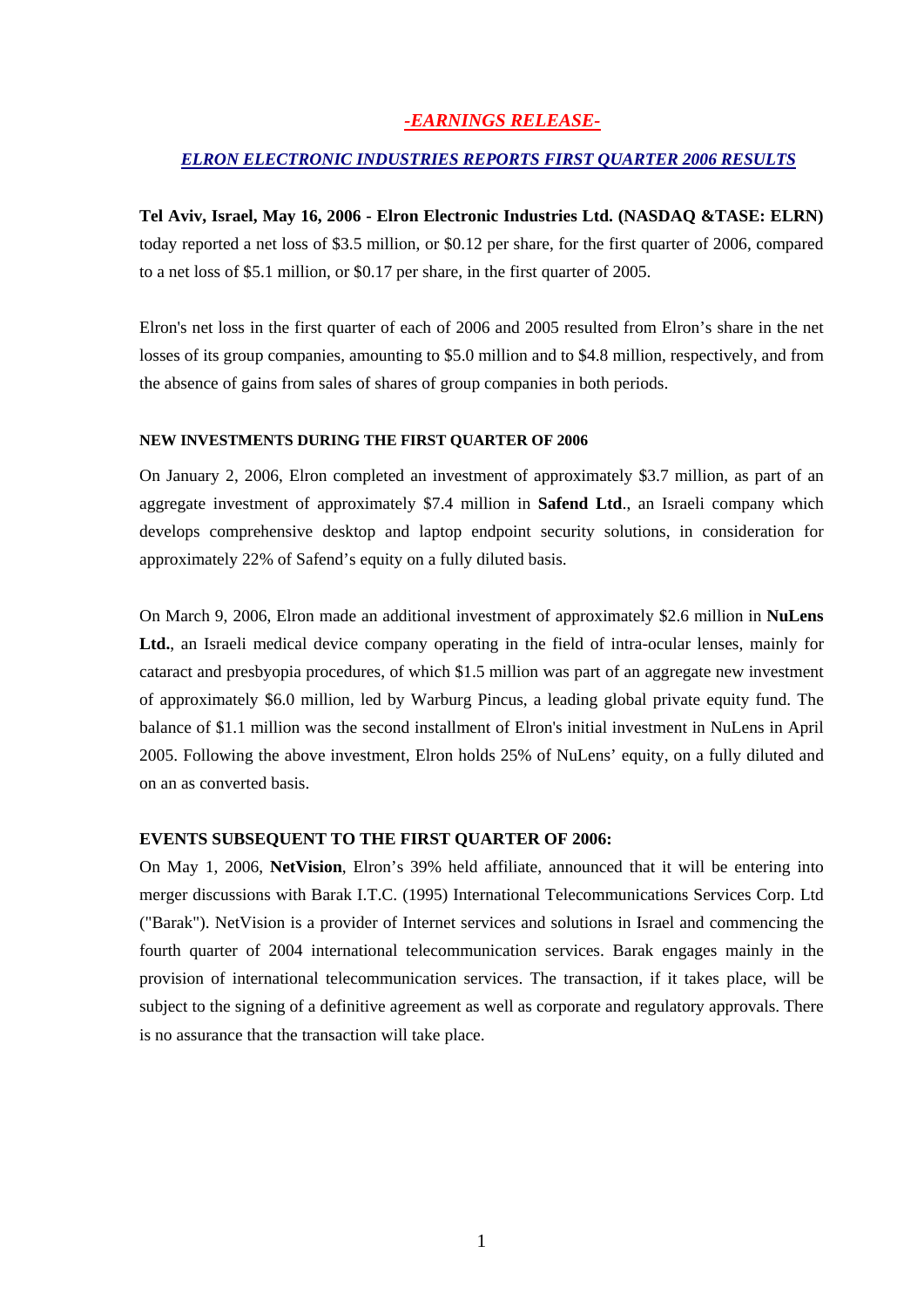#### **Liquidity and Shareholders Equity**

As of March 31, 2006, Elron's cash, debentures and deposits amounted to approximately \$121.3 million compared with \$133.8 million at December 31, 2005. During the first quarter of 2006, Elron invested approximately \$12.0 million in new and existing group companies (including \$5.3 million in Partner Communications Company Ltd.).

Shareholders' equity at March 31, 2006, was approximately \$297.6 million, representing approximately 86% of Elron's total assets, compared with \$302.1 million representing approximately 85% of total assets at December 31, 2005.

"In the first quarter of 2006, we continued investing in new companies as well as building our group companies to create value in the future", said Doron Birger, Elron's President and CEO.

Investors may access Elron's first quarter financial report and a detailed management report on the company's web site: [www.elron.com](http://www.elron.com/)

#### *Conference call details:*

**Tuesday, May 16, 2006 09:30 a.m. (EST); 16:30 p.m. Israel**  Dial in numbers:

**In the US: 1-866 229 7198** 

**In the UK: 0 800 917 5108** 

**In Israel: 03 918 0610**

### **International Participants: +972 3 918 2700**

For your convenience, a **replay of the call** will be available starting two hours after the call ends until Thursday, May 18, 2006. To access the replay please dial **1-866-276-1002 (US), 972-3-925-5942 (Israel) and 0-800-917-4256 (UK).**

*Elron Electronic Industries Ltd. is a high technology holding company based in Israel. Through affiliates, Elron is engaged with a group of high technology operating companies in the fields of medical devices, information and communications technology, semiconductors and advanced materials.* **For further information, visit** *[http://www.elron.com](http://www.elron.com/)*

#### **Contact:**

Rinat Remler Elron Electronic Industries Ltd. Tel. 972-3-6075555 [rinat@elron.net](mailto:rinat@elron.net) 

*Any statements in this press release that may be considered forward-looking statements are subject to risks and uncertainties that could cause actual results to differ materially. Actual results may differ from such forward-looking statements due to the risk factors discussed in periodic reports filed by the Company with the Securities and Exchange Commission, which the Company urges investors to consider.* 

Tables to follow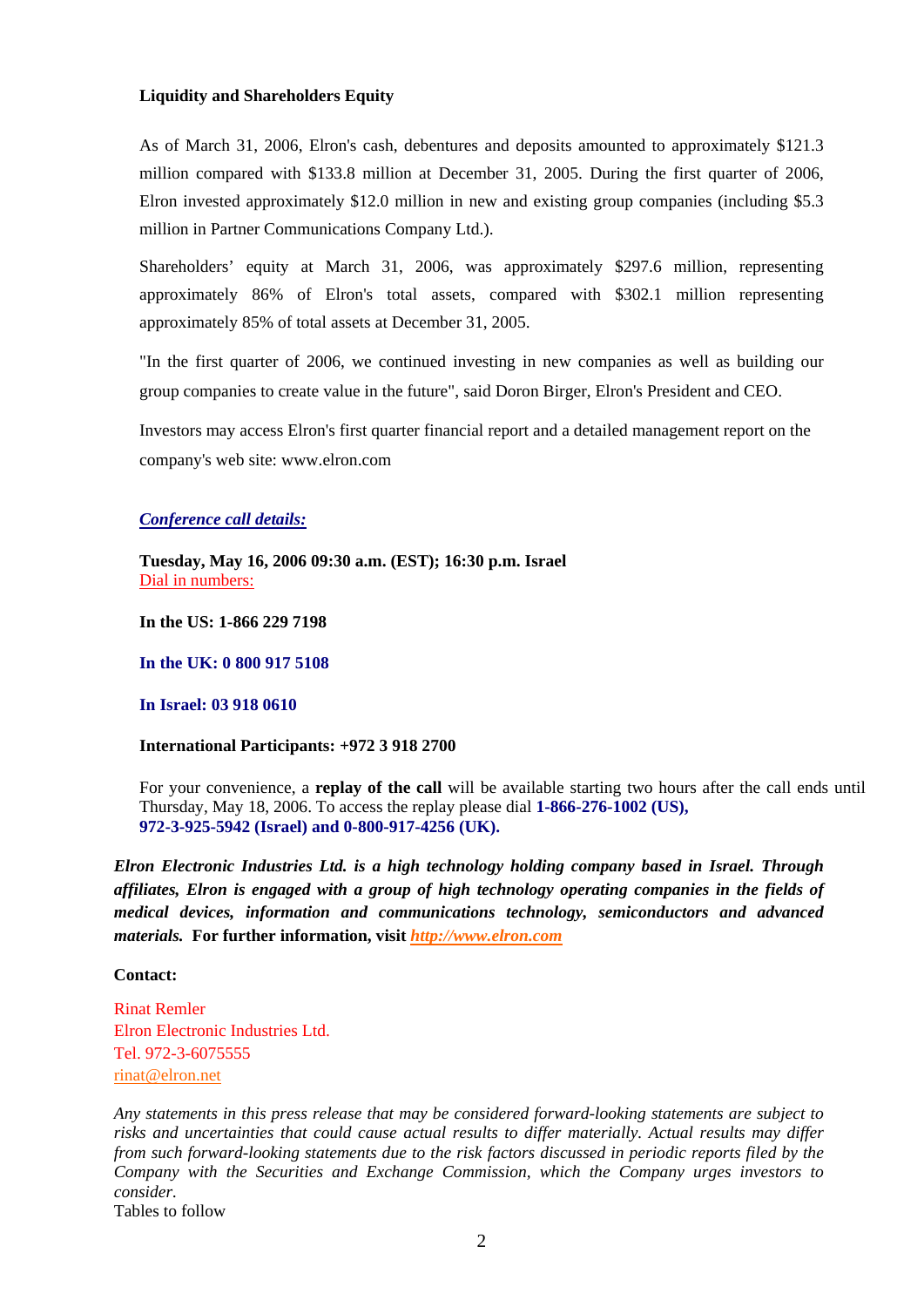## **ELRON ELECTRONIC INDUSTRIES LTD. AND ITS SUBSIDIARIES**

## **CONDENSED CONSOLIDATED BALANCE SHEETS**

In thousands of U.S. Dollars

|                                                                                                                                                                                             | March 31,<br>2006                  |                                      |
|---------------------------------------------------------------------------------------------------------------------------------------------------------------------------------------------|------------------------------------|--------------------------------------|
|                                                                                                                                                                                             | <b>Unaudited</b>                   |                                      |
| <b>ASSETS</b><br>Total current assets                                                                                                                                                       | 139,647<br>-S                      | 155,201<br>\$                        |
| <b>INVESTMENTS AND LONG-TERM RECEIVABLES</b><br>Investments in affiliated companies<br>Investments in other companies and long-term receivables<br>Deferred taxes<br>Severance pay deposits | 99,432<br>83,703<br>6,007<br>2,008 | 102,780<br>73,931<br>6,521<br>1,971  |
| Total long-term assets                                                                                                                                                                      | 191,150                            | 185,203                              |
| PROPERTY AND EQUIPMENT, NET                                                                                                                                                                 | 7,972                              | 7,809                                |
| <b>INTANGIBLE ASSETS</b>                                                                                                                                                                    | 5,555                              | 5,560                                |
| <b>Total assets</b>                                                                                                                                                                         | 344,324<br><sup>8</sup>            | $\boldsymbol{\mathsf{S}}$<br>353,773 |
| LIABILITIES AND SHAREHOLDERS' EQUITY<br>Total current liabilities                                                                                                                           | \$<br>16,424                       | \$<br>19,044                         |
| <b>LONG-TERM LIABILITIES</b><br>Long-term loans from banks and others<br>Accrued severance pay and retirement obligations<br>Deferred taxes                                                 | 1,485<br>2,823<br>8,467            | 1,477<br>2,635<br>9,494              |
| Total long-term liabilities                                                                                                                                                                 | 12,775                             | 13,606                               |
| <b>MINORITY INTEREST</b>                                                                                                                                                                    | 17,499                             | 19,007                               |
| <b>Total Shareholders' Equity</b>                                                                                                                                                           | 297,626                            | 302,116                              |
| Total liabilities and shareholders' equity                                                                                                                                                  | 344,324<br>\$                      | 353,773<br>\$                        |